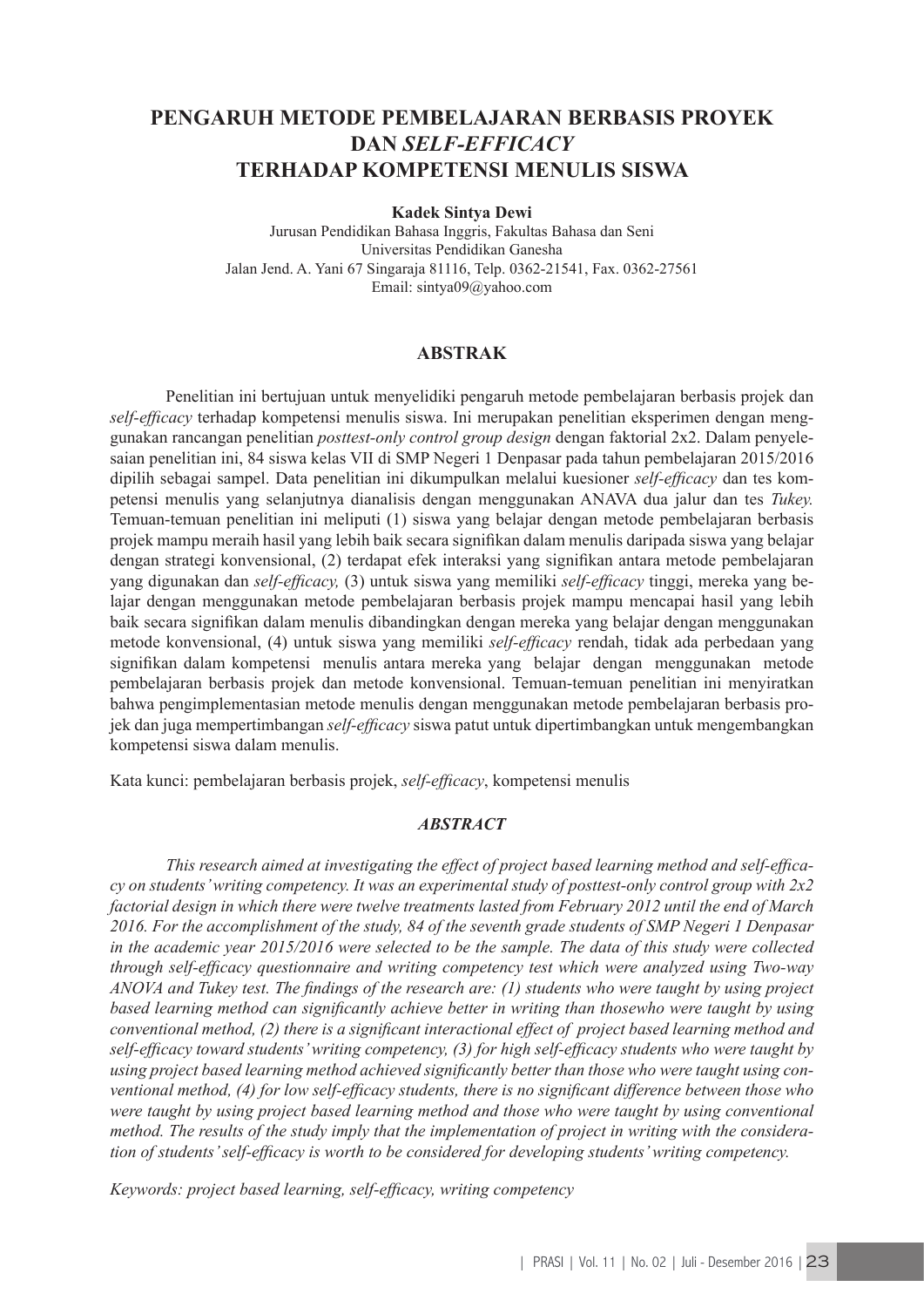## **INTRODUCTION**

Writing is a language skill which becomes an important component of any English curriculum including 2013 curriculum. Writing is considered as a complex activity since it covers several cognitive and linguistic abilities. Cognitive ability is viewed from the ideas created as the result of writing process. According to Ashman and Conway (1997), cognitive is a fusion of brain activities. The activities involve understanding, especially, about how the integration of existing knowledge with stimuli that originate inside and outside of the individual takes place. In this case, the students are expected to be competent in applying linguistic ability to express their ideas so that their writing can be understood clearly by the reader.

Since writing is a complex activity, it is considered difficult for the students to write good writing in short time (Marhaeni et al., 2005). According to Chakraverty and Gantum (2001) writing is a reflective activity that requires enough time to think about the specific topic, to analyze and to classify any background knowledge. It means writing integrates several processes, such as: finding topic, providing information to support the topic, classifying ideas, organizing ideas in logical sequence and implementing linguistics knowledge. From Marhaeni et al (2005) and Chakraverty and Gantum (2001) point of views, it interferes that writing is a continuous process that needs several stages. Consequently, the students must be given ample time to finish their writing assignment.

In relation to the statement above, there is an effective method called Project Based Learning (henceafter: PBL) which provides ample time for students to finish their writing assignment. This method is appropriate to teach writing (Borich, 2007), since there are (1) authentic and interesting topics that can be decided by the teacher, ( 2) some meetings provided to finish some phases in writing activities, and (3) meaningful assessment which focuses on the process and the product of students' writing itself.

Besides, according to Blumenfeld, Soloway, Marx, Krajcik, Guzdial, Palinscar (in Diaz-Rico 2008), there are four characteristics of PBL, those are:

1. Students are engaged with a driving question that is related to real world situation.

2. Students conduct an active research that engages them in a study of concepts, analysis of data, and presentation of their findings.

3. The collaboration takes place between students, teacher and others in such a way that the learning is shared among the members of the learning community.

4. Cognitive tools such as; computers, LCD, internet and other telecommunication medias are used to support the students work.

From the characteristics above we can see that all of the items would match the needs of the students to improve their writing competency.

However in writing project, PBL recognizes that learners will acquire important knowledge and skills from the project only if they (1) attribute their success to effort, (2) believe they can accomplish the goals of the project, and (3) perceive themselves as competent. PBL also recognizes that learners are more likely to perceive themselves as competent if they have the prior knowledge, prerequisite skills, and learning strategies necessary for completing the project (Borich, 2007). It means that Borich belief that students will be successful in completing such a project if they have high self-efficacy.

Self-efficacy is the belief of one's capabilities to organize and execute an action to manage a prospective situation (Bandura, 1995). It is a person's belief in their own competence. One who has a high level of selfefficacy is capable of performing in a certain manner to achieve certain goal. It is believed that self-efficacy affects our social interaction in almost every way. For example, people's motivation, affective states, actions are based on what they belief about their selves whether or not they are able to do something. Furthermore, people with high self-efficacy are more likely to view a difficult task as something to be mastered than something to be avoided (Webber, 2011).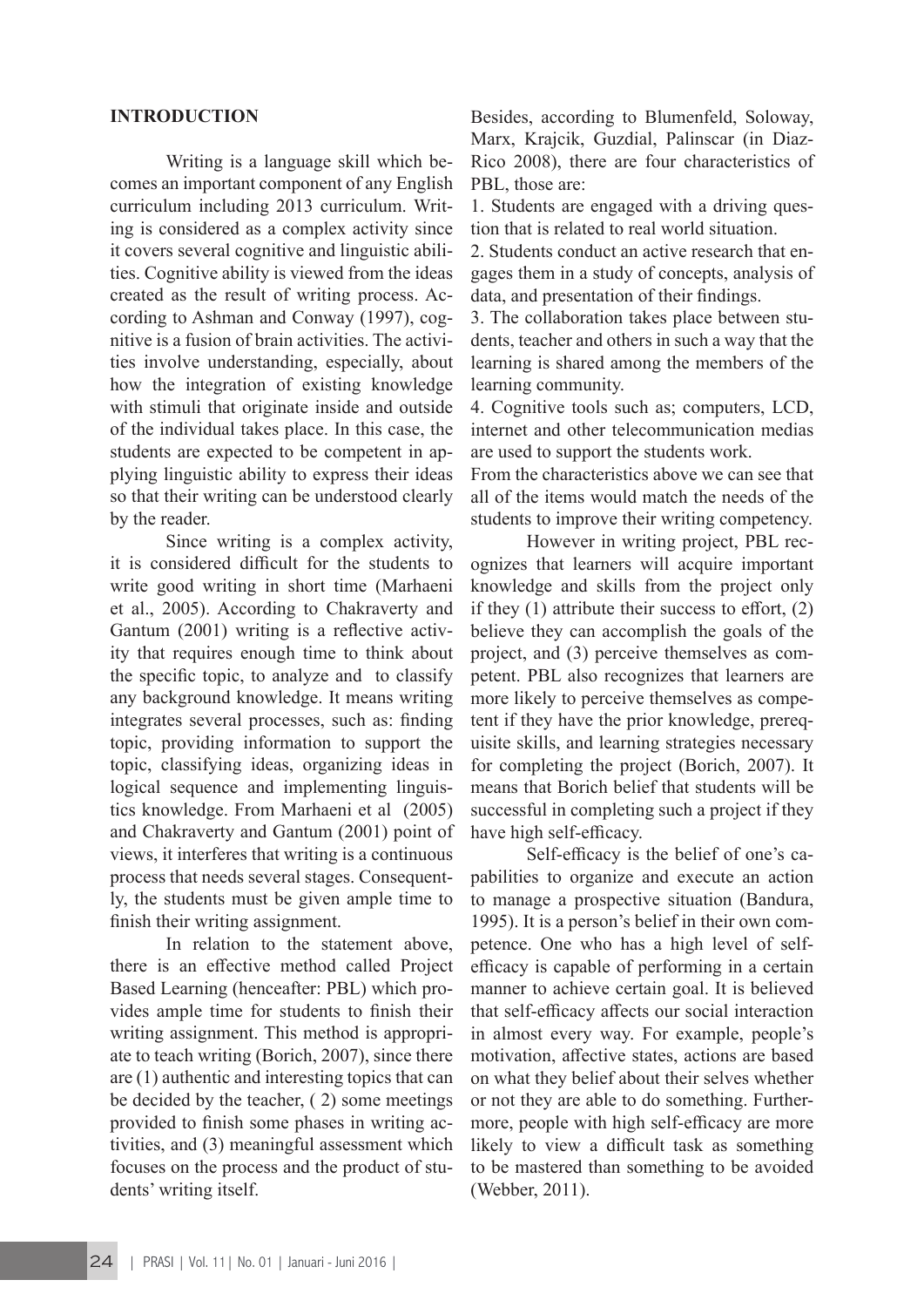Additionally, someone who has high self-efficacy will view a difficult task as a challenge. He/she has high commitment for the purpose that he/she wants to achieve. In contrast with the one who has low self-efficacy, he/she will view a difficult task as a threat. This kind of people usually try to avoid difficult tasks, have a low aspiration, have a weak commitment toward the purpose that they want to attain, tend to be pessimist, and easily to feel depressed and surrender when facing a difficult task. The characteristics above also found in SMPN 1 Denpasar. Some students were found showing the indication of having low self-efficacy. In fact, the teacher faced difficulties in teaching writing. He said that the conventional method that he applied in teaching writing was no more effective to get attractive classroom activity. Students were found unmotivated, they preferred to chat with their friends and did the task of writing unseriously. Therefore, the score that they got cannot achieve the standard score that they should get. It was because, the teacher believe that his students have more ability and knowledge than that.

Based on that fact, the researcher decided to have an observation in SMP N 1 Denpasar, it was found that the students faced difficulties in writing. They considered that writing was a boring subject. Most of the students were found to get low score in this subject. In the process of teaching and learning English as a foreign language (EFL), writing was placed at the last stage after three other English skills (Listening, Speaking, and Reading). Moreover, teaching writing was allocated just 2 school hours (90 minutes) in two weeks. In teaching writing, process writing approach had been implemented by the teacher in which the students were provided ample time to finish their writing assignments. In one session class (2 school hours), the teacher guided the students starting from pre-writing until drafting stages. After that, the students may take and finished their writing at home. At the end of allocated time, each student should produce a writing product and collected it to the teacher.

Meanwhile, SMPN 1 Denpasar was one of school using RSBI standard in which there should be proper method to teach the students. Indirect method that focuses on student centered learning is a requirement for teaching nowadays. However, indirect method still general since it covers some methods in it. Therefore, the researcher proposed a method which is still under the approach of indirect method to teach writing. This method is called Project Based Learning.

As far as PBL connects students with challenges that are motivating, putting students in charge of seeking knowledge, selecting and generating the activities that they will pursue as part of the project. For that reason, selfefficacy in learning English had to be considered as a moderator variable in implementing PBL method in writing to improve students' writing competency. Moreover, self-efficacy in language learning played significant role in writing in order to receive and maximize the feedback given during teaching and learning process.

From the background above, the research problems of this study can be formulated as below:

1).Is there any significant effect of Project Based Learning on the writing competency of the seventh grade students of SMP Negeri 1 Denpasar?

2). Is there any significant interactional effect of Project Based Learning and self-efficacy on the writing competency of the seventh grade students of SMP Negeri 1 Denpasar?

3). Is there any significant difference in the writing competency between high self-efficacy students who were taught by using Project Based Learning method and those who were taught by conventional method?

4). Is there any significant difference in the writing competency between low self-efficacy students who were taught by using Project Based Learning method and those who were taught by Conventional Method?

## **RESEARCH METHODS**

This research was done in SMP Neg-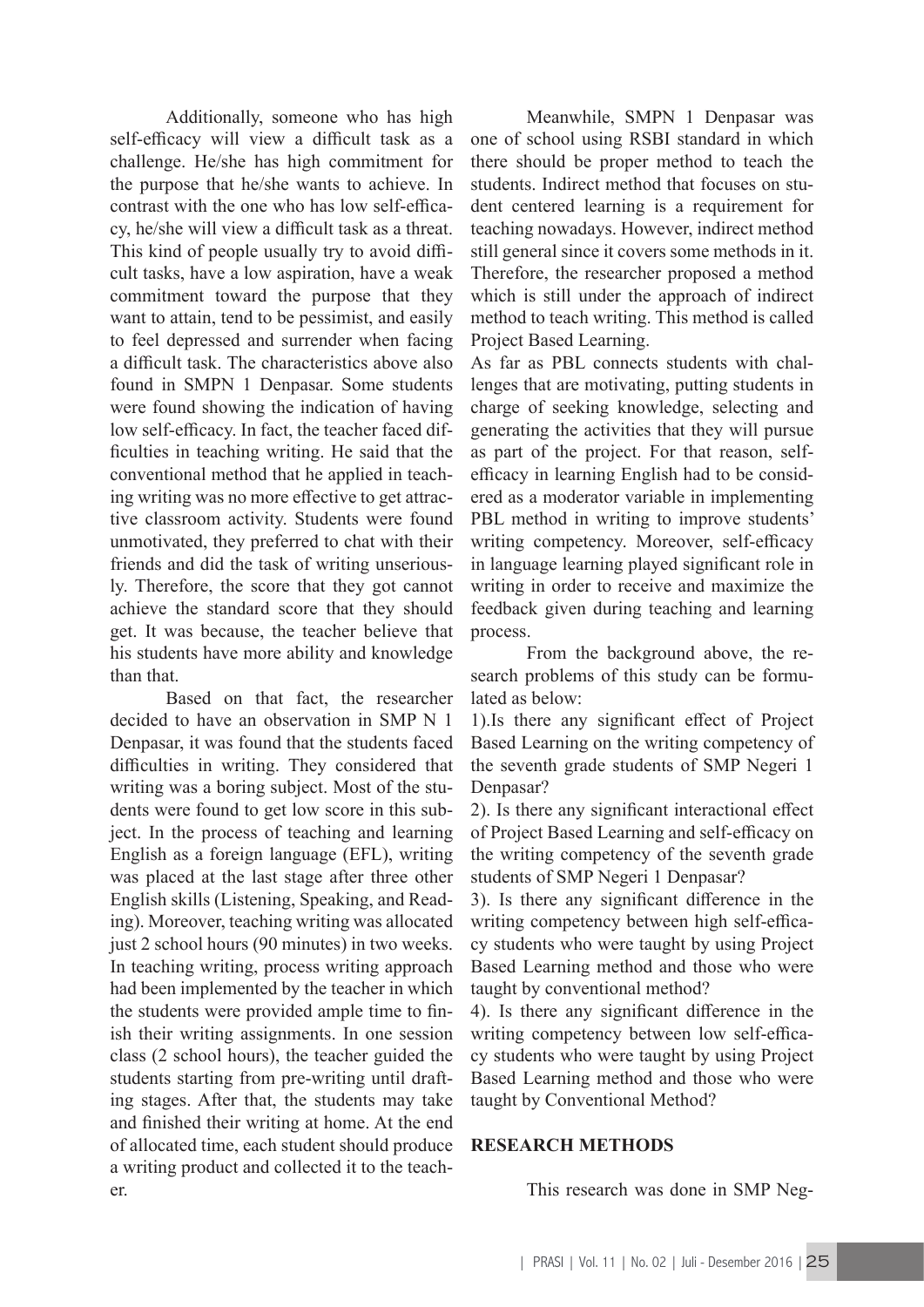eri 1 Denpasar. The research was conducted in two months, specifically in the even semester of academic year 2015/2016 on February and March 2016. The data of the study were selected by using random sampling technique to determine 84 students as the sample.

The research design that was used Experimental Design of post-test only control group design (Gall, Gall, and Borg, 2003). This design was used to find out the significant difference between the students' writing competency of the experimental group and the control group. Thus, it did not use pre-test since it was not intended to find out the improvement of students' writing competency of the two groups. The experimental group was treated using project based learning method, while the control group was treated using conventional method.

This research used 2x2 factorial arrangements. There were three variables on the study, namely dependent variable, independent variable, and moderator variable. The dependent variable was writing competency (Y). The independent variables were two teaching instructions (A1 and A2) namely project based learning method (A1), and conventional method (A2). The moderator variable was self-efficacy (B) with two level, namely high selfefficacy (B1) and low self-efficacy (B2). The constellation of the 2x2 factorial arrangement used for this study can be seen as follows.

Table 1: Research Design with 2x2 Factorial Design

|          |                   | Conventional |  |
|----------|-------------------|--------------|--|
| Teaching | <b>PBL</b> Method |              |  |
| Method   | (A1)              | Method (A2)  |  |
| (A)      | Experimental      |              |  |
|          | Group             | Control      |  |
| Self-    |                   | group        |  |
| efficacy |                   |              |  |
| (B)      |                   |              |  |
| High     | A1B1              | A2B1         |  |
| (B1)     | $N = 21$          | $N = 21$     |  |
| $N = 42$ |                   |              |  |
| Low      | A1B2              | A2B2         |  |
| (B2)     | $N=21$            | $N = 21$     |  |
| $N = 42$ |                   |              |  |
| Total    | $A1B1 +$          | $A2B1 +$     |  |
| $N = 82$ | A1B2              | A2B2         |  |
|          | $21 + 21$         | $21 + 21$    |  |

# **FINDING AND DISCUSSION**

### **Hypothesis Testing**

This study used four alternative hypotheses which are categorized into three classifications, namely the hypothesis of main effect based on the teaching instruction, the hypothesis of interactional effect between teaching instruction and students' self-efficacy, and hypothesis of post hoc testing. The hypothesis testing in this study was done by testing the both Alternative and Null hypotheses (Ha and Ho).

1. There is a significant effect in students' writing competency between the students who are taught using project based learning method and conventional method. This is the main effect hypothesis based on the learning instruction.

2. There is a significant interactional effect between project based learning method and students' self-efficacy on writing competency.

#### **Hypotheses of Post-hoc testing**

3. There is a significant difference in students writing competency between students with high self-efficacy taught by project based learning method and those with high self-efficacy who are taught by using conventional method.

4. There is a significant difference in students' writing competency between students with low self-efficacy taught by project based learning method and those with low self-efficacy who are taught by using conventional method.

Hypothesis testing in this research was accomplished statistically by two-way ANOVA. If there is an interaction, the hypothesis testing is followed by Tukey test to find out the interaction effect (simple effect).

#### **1. The First Hypothesis Testing**

The criteria: If Fob is higher than  $F_{\alpha\nu}$  ( $F_{\alpha\nu}$ ), Ho is rejected.

Based on the result of Two-way ANO-VA testing, the value of  $F_A$  is 19.446 which is higher than the value of  $F_{cy}$  that is 3.967 (1;80;0.05). Consequently, Ho is rejected and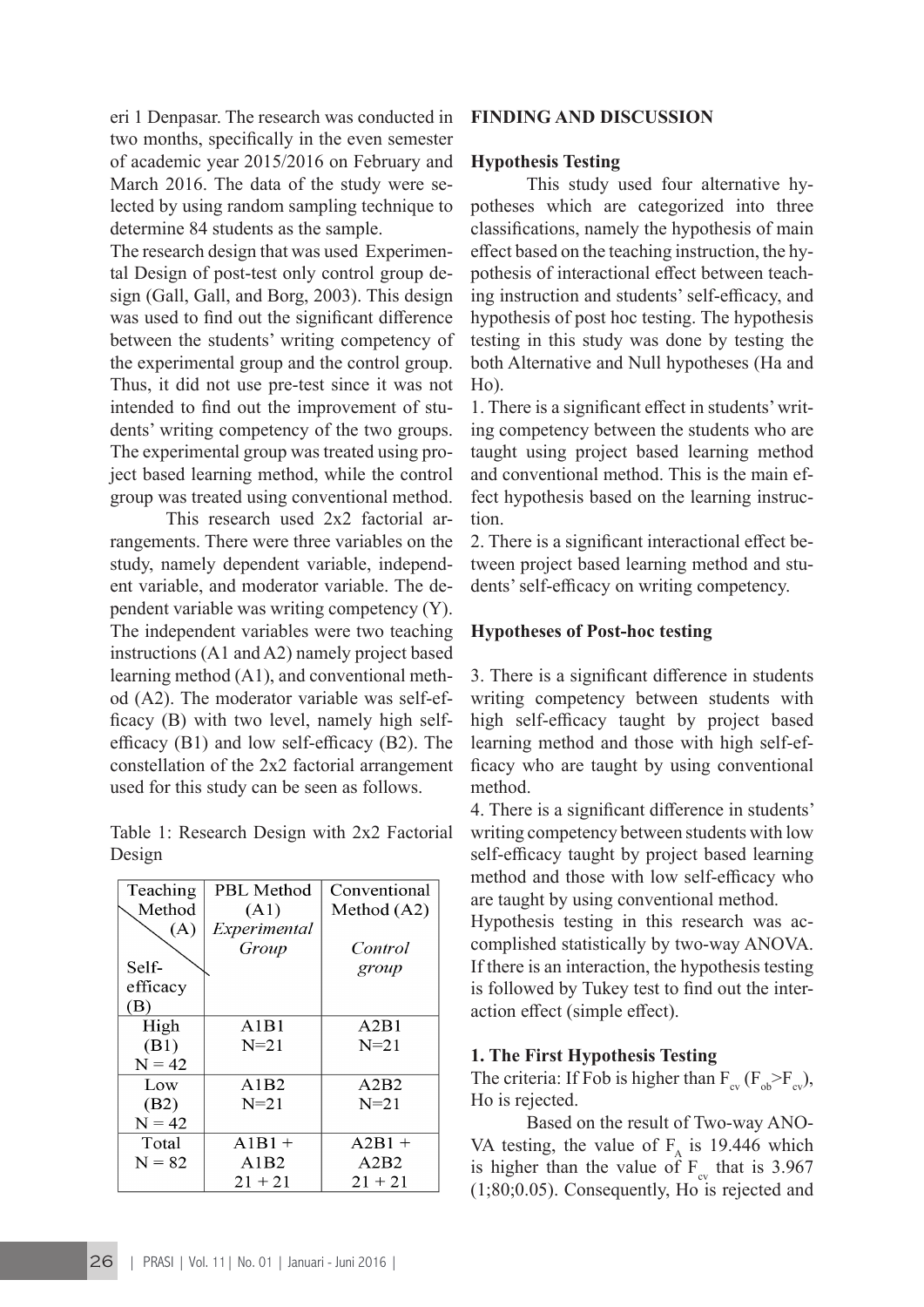Ha is received. It means that there was significant difference in writing competency between the students who are taught by using project based learning method and those who are taught by using conventional method.

The result of descriptive statistical analysis indicated the mean score of students' writing competency taught by project based learning was 79.14; while the mean score of the students' writing competency taught by conventional method was 73.14. It proved that the students' writing competency taught by project based learning was higher than the students' writing competency taught by conventional method.

## **2. The Second Hypothesis Testing**

The criteria: If Fob is higher than  $F_{cv}$  ( $F_{ob} > F_{cv}$ ), Ho is rejected.

Based on the result of Two-way ANOVA testing, the value of  $F_{AB}$  is 6.707 which is higher than the value of  $\overline{F}_{cy}$  that is 3.967 (1;80;0.05). Consequently, Ho is rejected and Ha is accepted. It means that there was an interaction between the teaching methods and self-efficacy upon students' writing competency.

The interactional effect between teaching methods and self-efficacy on students' writing competency can be clearly seen on figure 4.1 below.





The figure actually describes the mean score of students' writing competency of the students having high self-efficacy who were treated by using project based learning method (A1B1), the students having high self-efficacy who were treated by using conventional method (A2B1), the students having low self-efficacy who were treated by using project based learning method (A1B2), and the students having low self-efficacy who were treated by using conventional method (A2B2).

An important conclusion can be drawn in accordance with the figure. It reflected that the students having high self-efficacy had better writing competency when they were treated by using project based learning method than when they were treated by using conventional method. Furthermore, the students who had low self-efficacy also had a better writing competency when they were treated by using project based learning than by using conventional method.

Because it was obtained that there was a significant interactional effect between teaching methods and self-efficacy on students' writing competency, the hypothesis testing was continued to know the effect of interaction by means of Tukey test.

# **3. The Third Hypothesis Testing**

The criteria: If Qob is higher than  $Q_{\alpha} (Q_{\alpha} > Q_{\alpha\nu})$ , Ho is rejected.

From the result of some testing to test the third hypothesis there were several findings:

First, A1B1 Group (the group with high selfefficacy who are taught by project based learning method) had average score  $\overline{X}_1$ = 83.23

Second, A2B1 Group (the group with high self-efficacy which was treated by using conventional method) had average score  $\overline{X}_2$  = 75.04

Third, the means square was found 38.877 (see the summary of two ways ANOVA)

After the above findings have been stated, the Tukey test can be done. The sum of Tukey test computation can be presented in the table below.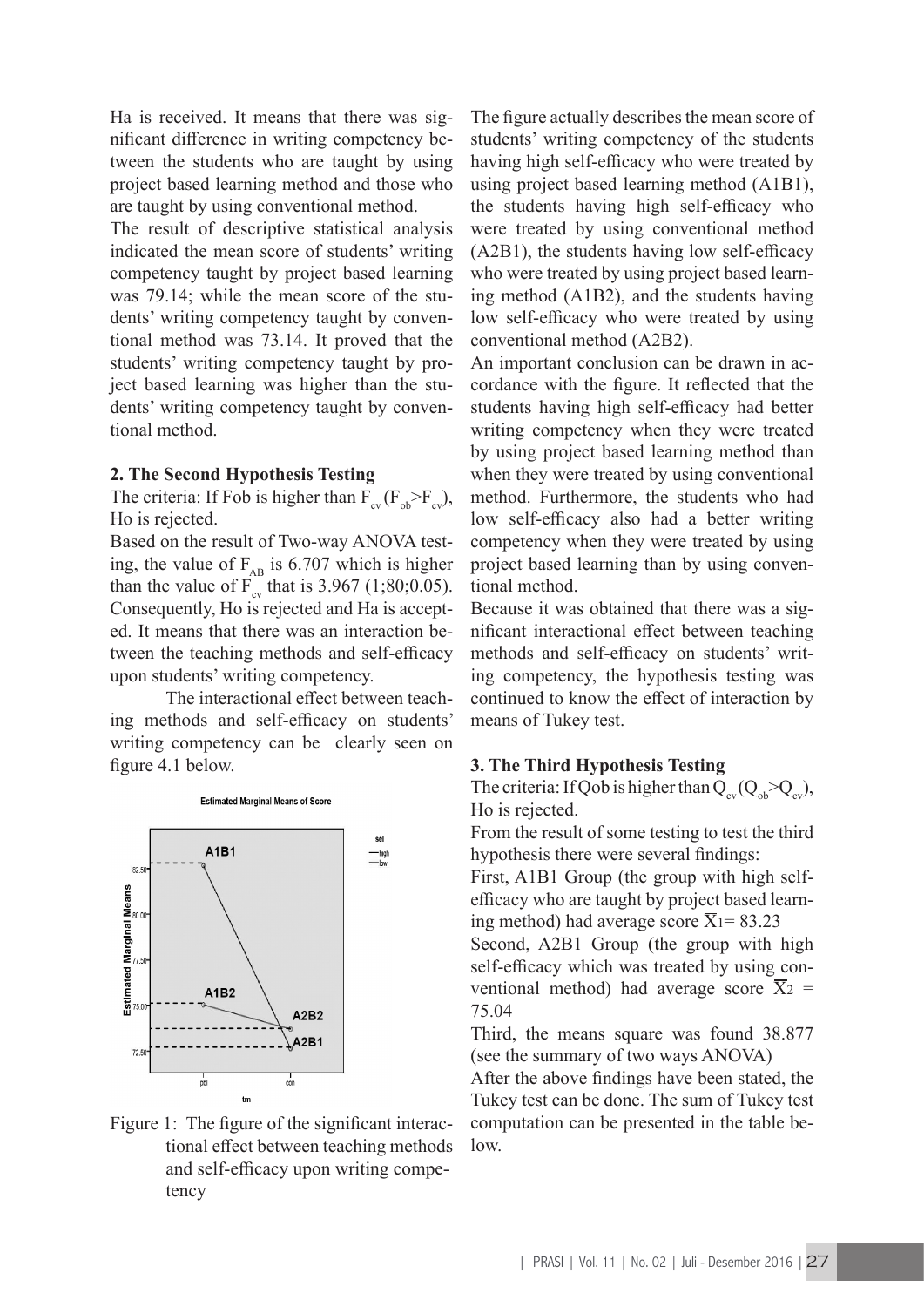|         | <b>GROUP</b> |       |          | $Q_{\rm cv}$ | Remark   |
|---------|--------------|-------|----------|--------------|----------|
|         | A1B1         | A2B1  | $Q_{ob}$ | (0.05)       |          |
| Average | 83.24        | 72.57 |          |              |          |
| score   |              |       |          | $Q_{\rm cv}$ | Ha is    |
| Mean    | 38.88        |       | 7.85     | (0.05)       | accepted |
| Square  |              |       |          | 2.80         |          |
| within  |              |       |          |              |          |

Table 2: The result of Tukey test between A1B1 and A2B1

Based on the result of Tukey test, it was found that the Q value is 7.85 which is higher than the critical  $Q_{av}$  that is 2.80 ( = 0.05) Consequently, Ho is rejected and Ha is received. It means that there was significant difference between the writing competency of the students with high self-efficacy taught by project based learning method and those taught by conventional method.

## **4. The Fourth Hypothesis Testing**

The criteria: If Qob is higher than  $Q_{\alpha}$  ( $Q_{\alpha}$  >Q<sub>cv</sub>), Ho is rejected.

From the result of some testing to test the fourth hypothesis there were several findings: *First*, A1B2 Group (the group with low selfefficacy which was treated by project based learning method) had average score  $X_1 =$ 72.57

*Second*, A2B2 Group (the group with low selfefficacy which was treated by using conventional method) had average score  $\bar{X}_2$ = 73.71

*Third*, the means square was found 38.877 (see the summary of two ways ANOVA)

After the above findings have been stated, the Tukey test can be done. The sum of Tukey test computation can be presented in the table below.

Table 3: The result of Tukey test between A1B2 and A2B2

|         | <b>GROUP</b> |       |          | $Q_{\rm cv}$      | Remark   |
|---------|--------------|-------|----------|-------------------|----------|
|         | A1B2         | A2B2  | $Q_{ob}$ | (0.05)            |          |
| Average | 75.05        | 73.71 |          | $\mathrm{Q_{cv}}$ |          |
| score   |              |       |          | (0.05)            |          |
| Mean    | 38.88        |       | 0.98     |                   | Ha is    |
| Square  |              |       |          | 2.80              | rejected |
| within  |              |       |          |                   |          |
|         |              |       |          |                   |          |

Based on the result of Tukey test, it was found that the Q value is 0.98 which is lower than the critical Qcv that it 2.80 ( $\Box = 0.05$ ). Consequently, Ha is rejected and Ho is received. It means that there was no significant difference between the writing competencies of the students with low self-efficacy when they are taught by using project based learning method and conventional method.

# **CONCLUSION**

Based on the findings of this research, it can be concluded that:

1). There is a significant difference in the writing competency between the students who are taught by using Project Based Learning and those taught by using the conventional method.

2). There is a significant interactional effect of the application of Project Based Learning and students' self-efficacy in improving the students' writing competency.

3). There is a significant difference in writing competency between the students with high self-efficacy who are taught by Project Based Learning Method and those who are taught by the conventional method.

4). There is no significant difference in writing competency between the students with low self-efficacy who are taught by Project Based Learning Method and those taught by conventional method.

# **REFERENCES**

- Agustina, Lia.2008. *Improving the speaking ability of students of the Accountancy Department of the State Polytechnic of Malang 2008 using Project-Based Learning. UniversitasNegeri Malang.*Accesed on May 28th 2011. Available at http://karyailmiah.um.ac.id/index.php/disertasi/index.
- Ashman, Adrian F and Conway, Robert N.F. 1997. *An Introduction to Cognitive Education: Theory and Application.* London : Routledge
- Bandura, Albert. 1995. *Self-efficacy in Changing Society.* Cambridge: Cambridge Univer-